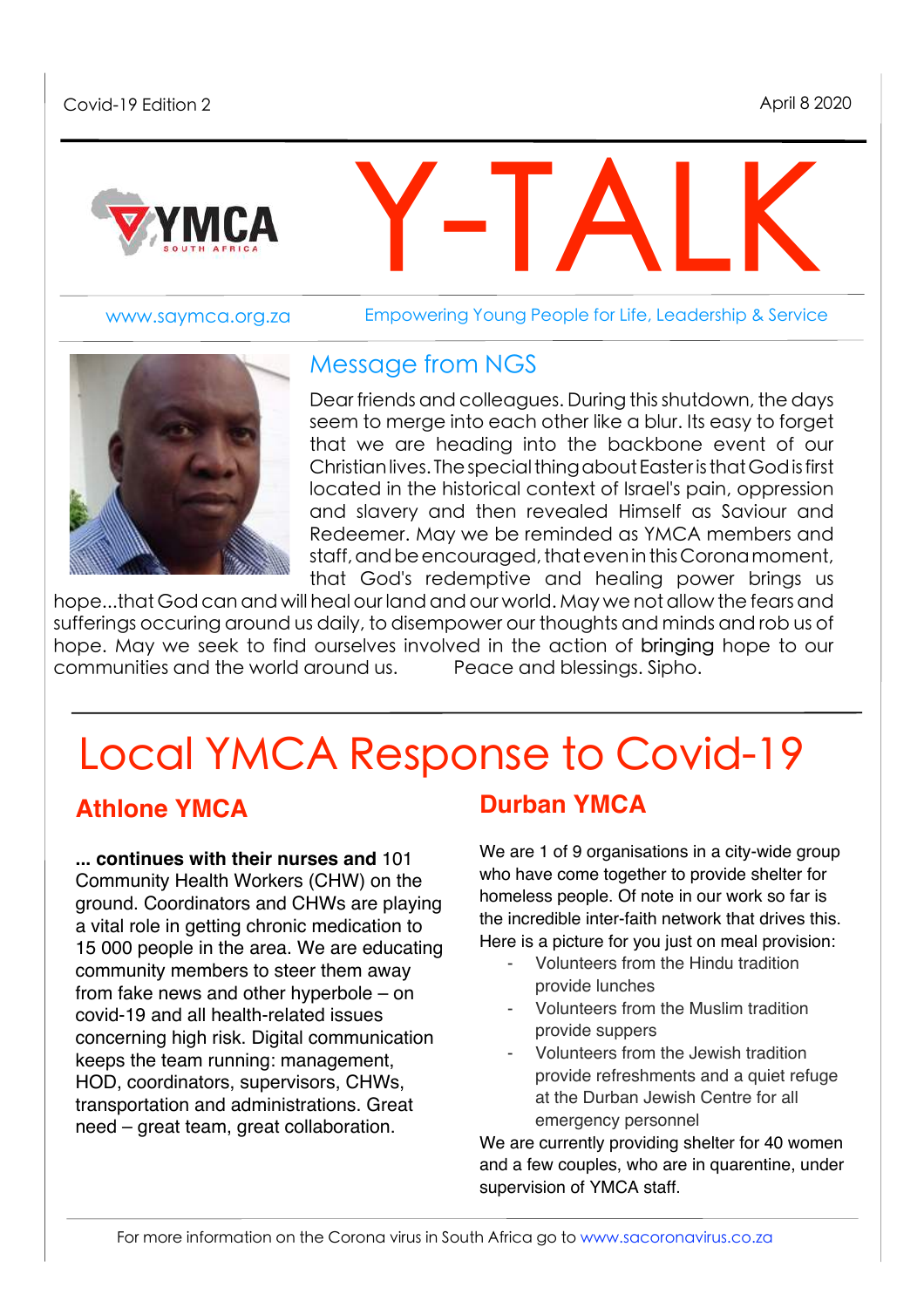#### **Pietermaritzburg YMCA**

... is focusing on response to the homeless in the area. The municipality has coordinated shelters and there are 300 in the male shelter and 30 in the female shelter in the city. Working with Youth For Christ (YFC), we visit the male shelter where the YJ YMCA males are. They have even played social-distancing-soccer!

The virus crisis has opened up an opportunity for the YMCA to engage with the women in their shelter. It has always been difficult in the past, as they are dominated on the streets by the men. YFC and YMCA provide sanitary packs and food to the shelters. Most importantly, we are building relationships with the women during lockdown and into the future.

Working with KZNCC, we are developing programmes for the youth during lockdown as this is really needed now. We also work with Departments of Health and Social Development.

## **Cape Flats YMCA**

...we have a team of home-based care workers who continues to care for the core group, with 500 now needing chronic meds distribution. We are going into the homes of people to ensure care, meds, wound assistance and are able to do a lot of oneon-one with them on education around covid-19 precautions and meds regime.

In a new development, we have teamed up with **Oasis** for the homeless shelter in Strandfontein. Under city coordination, this involves 500 homeless people. We are all pitching in as a network to provide necessary safety, food, and general necessities. Our guys who are on placement with us from Extended Public Works Programme are playing a key role in developing programmes to keep the new residents occupied and lower the anxiety levels.

The Y-Justice programme, funded through Sweden YWCA/YMCA and Swedish Mission Council, has established an Emergency Fund to support Y-Justice programme activities in South Africa.

## A young persons experience of working in the frontline of the fight against Covid-19

Hi. I am Romano from the Cape Flats YMCA. It is day 2 (6 April 2020) of us working with the homeless in the tent here in Strandfontein. Today numbers went from 130 – 600 and this number will change. The guys have so many challenges: some do not understand, others resent the 'imprisonment', others are anxious with street withdrawals. So many are hopeless, feel worthless, are lost.

So I am here risking my health because that is what we do if we are true citizens. It is my duty. And my honour. We start early in the morning and we don't count the hours. So how do I deal with this? We have to be strong because these homeless people are not. We have to do the tough love thing. And we walk with them spiritually. They have time now to talk to the Creator. I never pictured myself doing this type of thing.

To all young people reading this: appreciate what you have and reach out to others now as this is what ubuntu is all about. Alone, together.